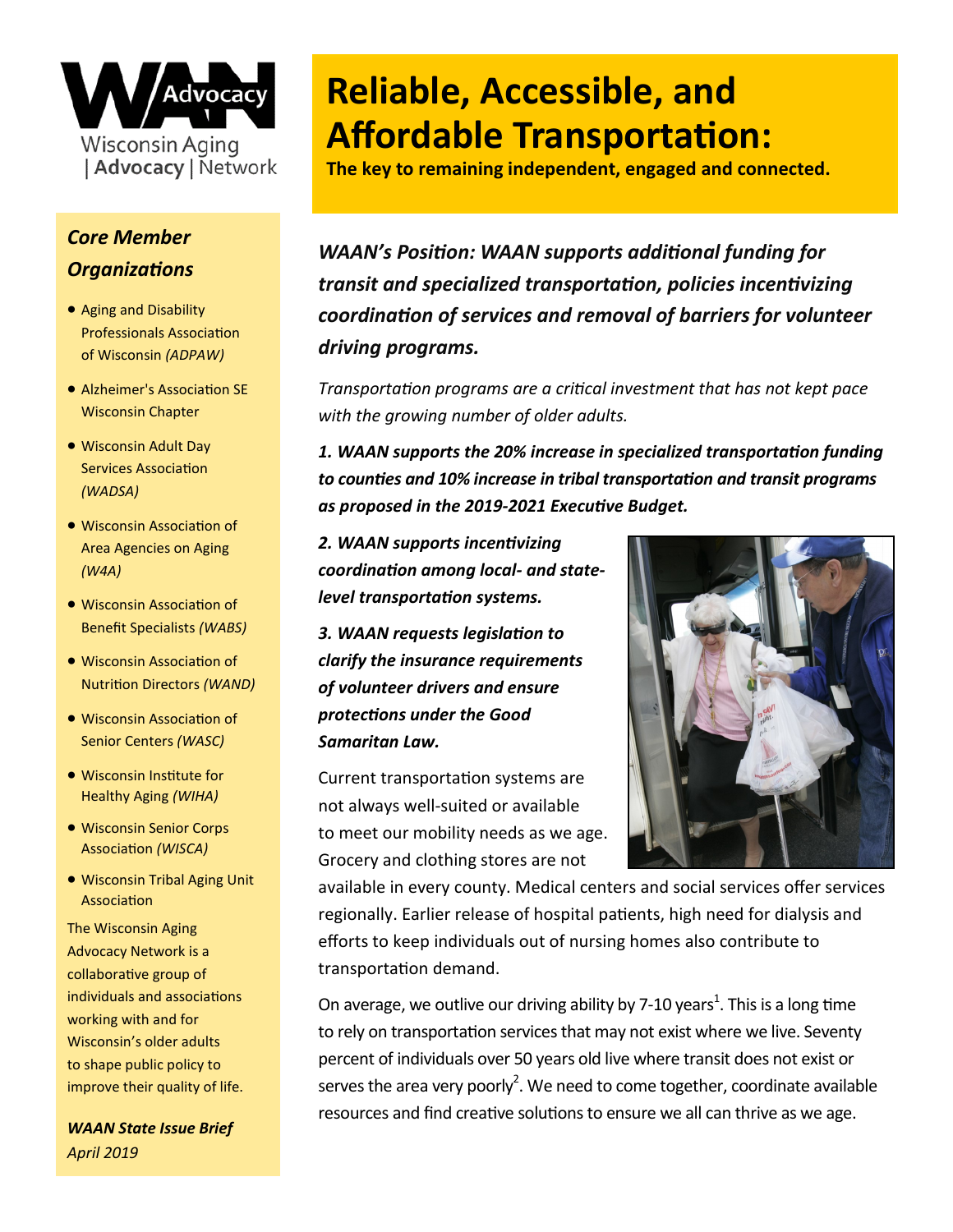"This service has been a lifesaver for me. I cannot drive anymore for health reasons. This service has helped keep me independent and living in my home longer and has given me a safe way to get to my doctor and keep my doctor appointments. I have to be checked every month and now I can! Drivers are all very helpful, kind and wonderful."

…*passenger RSVP Volunteer Program – Dane County*



## **Contact WAAN**

*Janet L. Zander, CSW, MPA* Advocacy & Public Policy Coordinator Greater Wisconsin Agency on Aging Resources, Inc. Elder Law & Advocacy Center 1414 MacArthur Rd., Ste. 306 Madison, WI 53714 Office: (715) 677-6723 Cell: (608) 228-7253 janet.zander@gwaar.org

**Find this and other WAAN issue briefs at:** http://gwaar.org/waan

*1.* Transportation options are important to all of us. Increasing investment in transportation programs:

**Supports family caregivers:** Transportation services can enable caregivers to remain employed.

**Drives economic growth:** Investing in transportation infrastructure for all roadway users and incorporating livability principles strengthens communities, retains existing residents, draws new residents, young talent and other investors.

**Keeps us healthy:** Transportation provides access to preventive and routine medical care, reducing the number of missed appointments for physician's offices, clinics and hospitals and reducing the need for more expensive emergency care.

**Reduces costs:** Providing transportation to necessary appointments reduces costs to Medicaid/Medicare and healthcare providers.

*2.* A state-level *Shared-Use Mobility and Coordination Council* should be created and include representatives from all state agencies who operate, support, or need transporta-

tion services for program success. Each county/region must have a transportation coordination plan. Coordination of resources expands options and makes resources go farther and should be incentivized in the grant process. We've seen the ingenuity in the creation of new rural transit systems, multi-county volunteer driver programs, voucher program, mobility management, and other creative solutions that increase options, but more needs to be done. Effective coordination of existing transportation can help overcome barriers and lead to cost savings for programs, individuals, and the state.

*3.* Volunteer driver programs are an effective use of private resources for public good. Volunteer drivers continue to encounter barriers with obtaining vehicle insurance and are not covered under the Good Samaritan law when operating a vehicle. The legislature can ensure volunteer programs continue by addressing these issues.

In order to remain active and engaged in community, we must create a long-term plan to ensure that the inability to drive isn't negatively impacting quality of life. This plan must include additional funding for transit, specialized transportation programs, and volunteer driving programs and incentivize coordination of public and private resources to expand options.